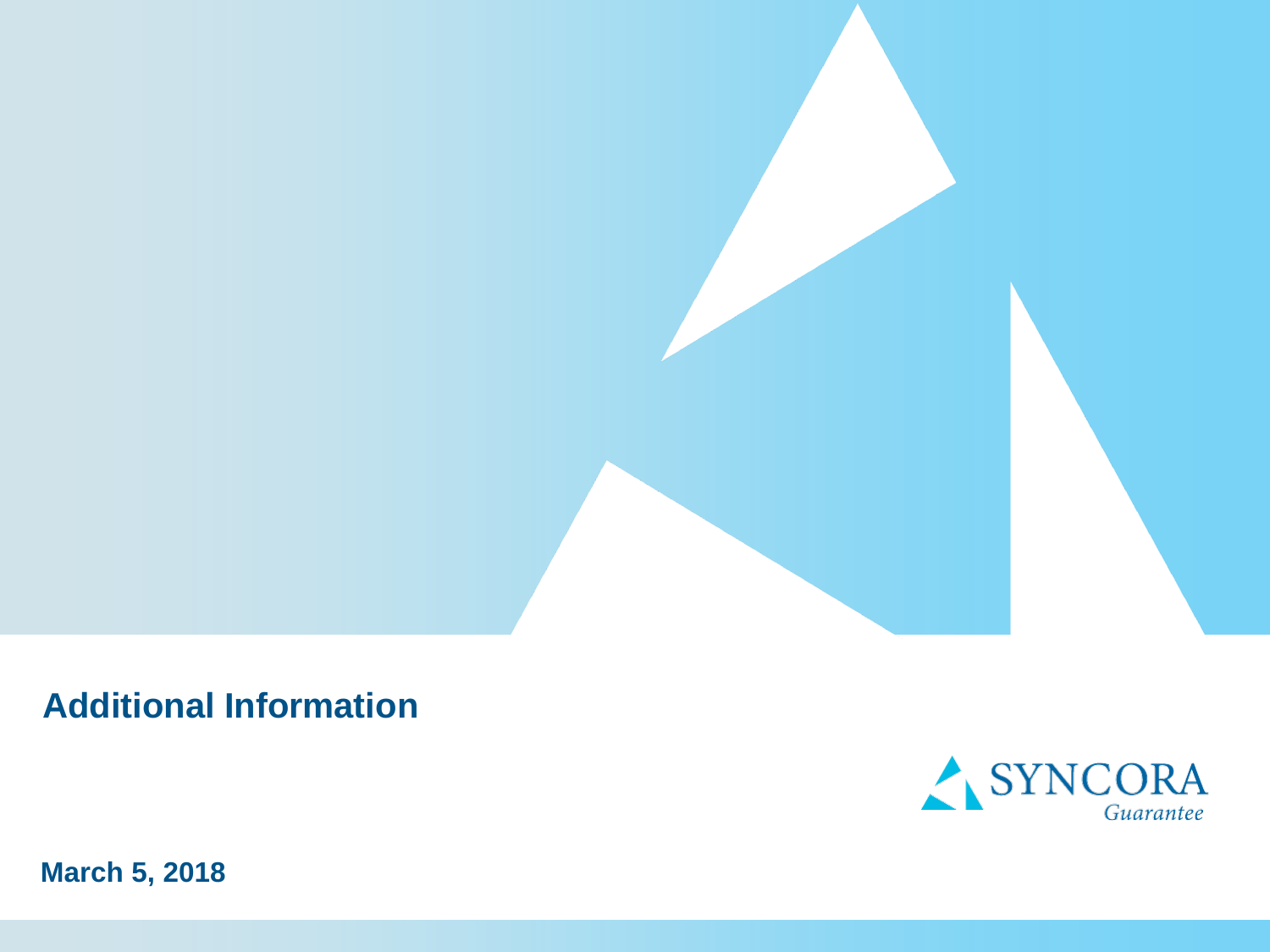### **Overview**

- On February 2, 2018, Syncora Guarantee Inc. ("Syncora" or "Company") and Assured Guaranty Corp. ("Assured") signed a definitive reinsurance framework agreement to cede 91% of Syncora's NPO and 99% of Syncora's policies to Assured, a AA-rated reinsurance counter-party. The agreement was the culmination of a 10-year process undertaken by Syncora to remediate the Company's risk profile, solidify the Company's capital base, and ensure long-term security for the Company's policyholders
- After the successful completion of the Company's financial restructuring in 2016 with Surplus Note holders and SHL preferred share holders, which allowed Syncora to (i) de-lever its capital structure by eliminating SHL preferred shares and obtaining a discount on SGI Surplus Notes; (ii) make the first ever payment on SGI's surplus notes; and, (iii) reallocate \$1.75bn of NOLs to SHI, we began investigating a transaction that could further position Syncora for long-term stability and return value to stakeholders
- Syncora management and its Board concluded that a well-structured reinsurance transaction with an attractively capitalized, higher-rated counterparty would provide optimal value and de-risking in the Company's next phase, which would consist of:
	- Ceding to a AA-rated reinsurer
	- Significantly improving leverage ratio (e.g. Retained BIG NPO / Total Liquidity)
	- Providing the basis for significant overhead cost reductions
	- **With approval of the NYDFS, providing the flexibility for larger surplus note payments and accelerated repayment options vs. a run-off**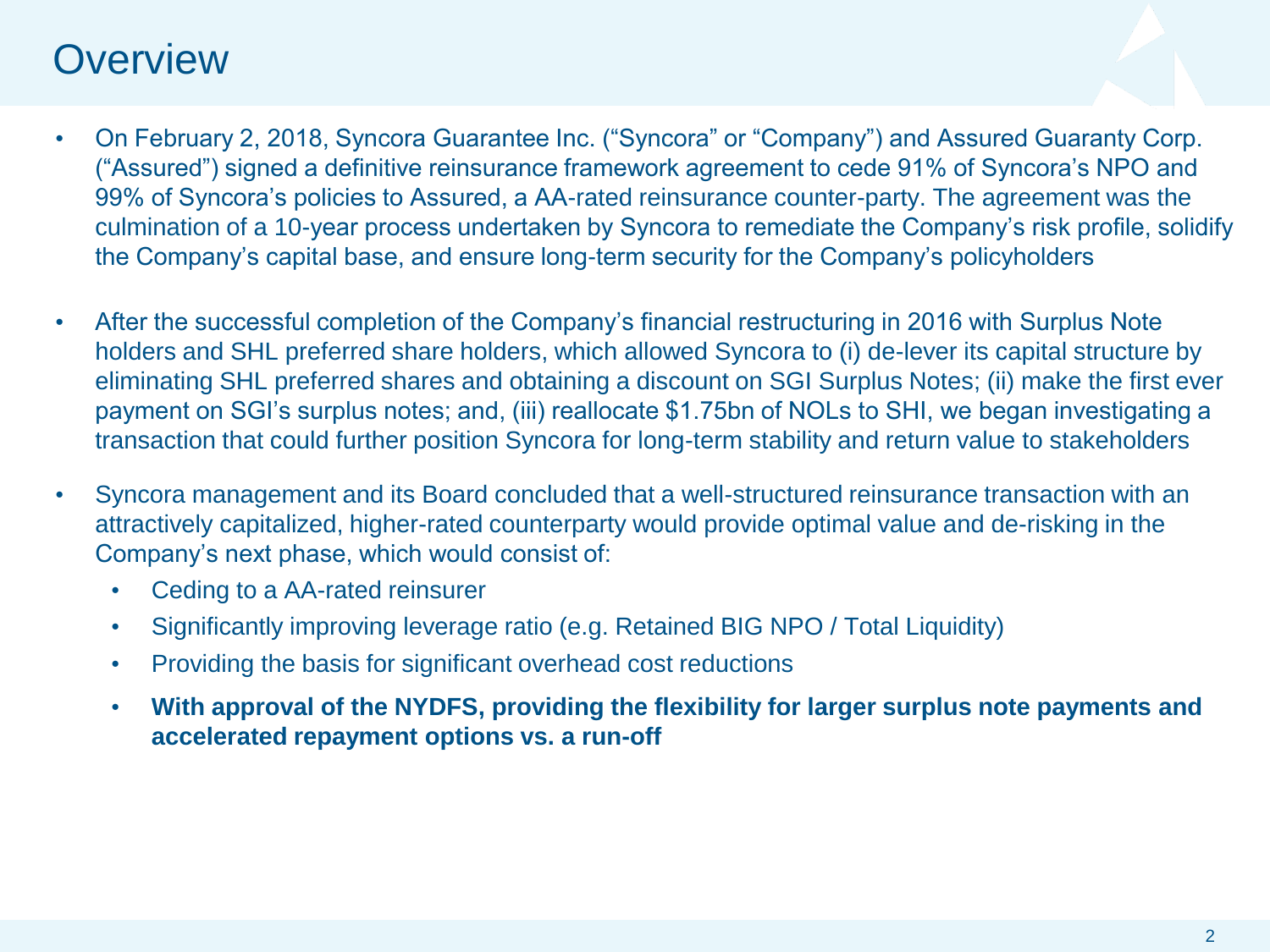# Overview (continued)

- Syncora, working with Moelis and Debevoise, ran a competitive process for a reinsurance transaction. As a result of that process, Syncora executed an agreement with Assured. The agreement is for a straightforward reinsurance transaction:
	- Generally 100% Quota Share Reinsurance of 91% of the portfolio for an upfront premium payment of \$360mm
	- Limited retained portfolio includes credits Syncora is expecting to receive salvage, Syncora has fully reserved against, credits with litigation considerations, policies we anticipate will be refunded, Puerto Rico policies and eight performing credits
	- In addition to approval by the NYDFS, the transaction will be premised on obtaining swap counterparty and surplus noteholder consents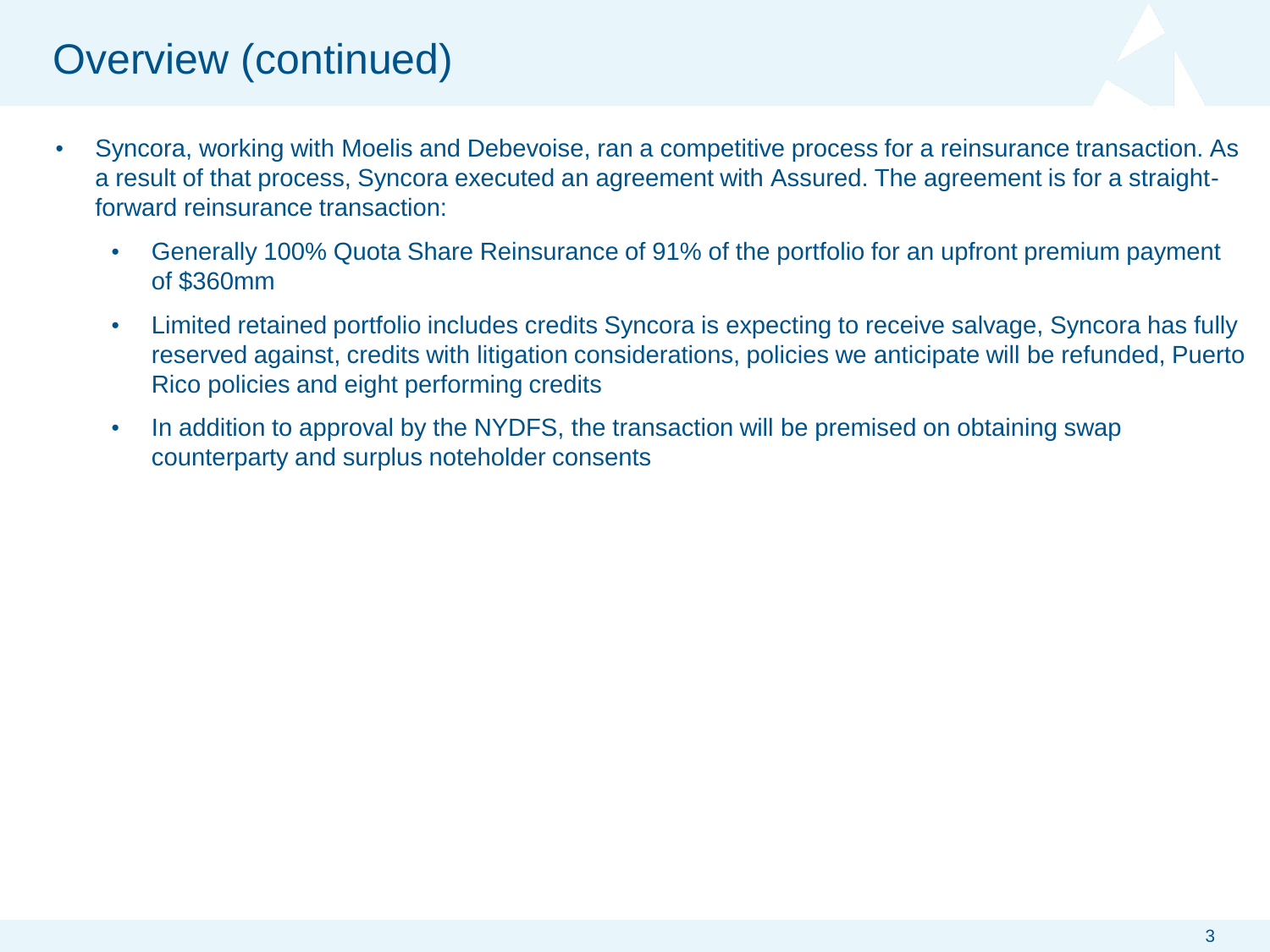# Overview (continued)

- We have also been very successful in the past few months on several key strategies, including:
	- Settling the GreenPoint 2006 litigation for \$335MM cash, with an additional \$15MM inflow over time
	- Refinancing Reliance Rail, eliminating claims and removing ~\$0.9BN of NPO
	- Effecting the merger of SGI and SCAI
- These recent developments may make the NYDFS comfortable with allowing a larger surplus note payment in connection with the reinsurance transaction. The transaction includes a condition precedent of a minimum surplus note payment of \$400MM.
	- The NYDFS has to approve any payment on surplus notes.
	- Any such payment would be made to all note holders at par, consistent with the methodology used for prior surplus note payments
- In addition, we have started a process for a sale of American Roads, which, if successful, may support another large payment, assuming the NYDFS approves it. After completion of American Roads Sale, there are no other large strategic projects. We would like the ability to retire surplus notes and/or Twin Reefs at a discount as part of future distributions.
- We are asking for your consent to the reinsurance transaction and to certain amendments to the Master Transaction Agreement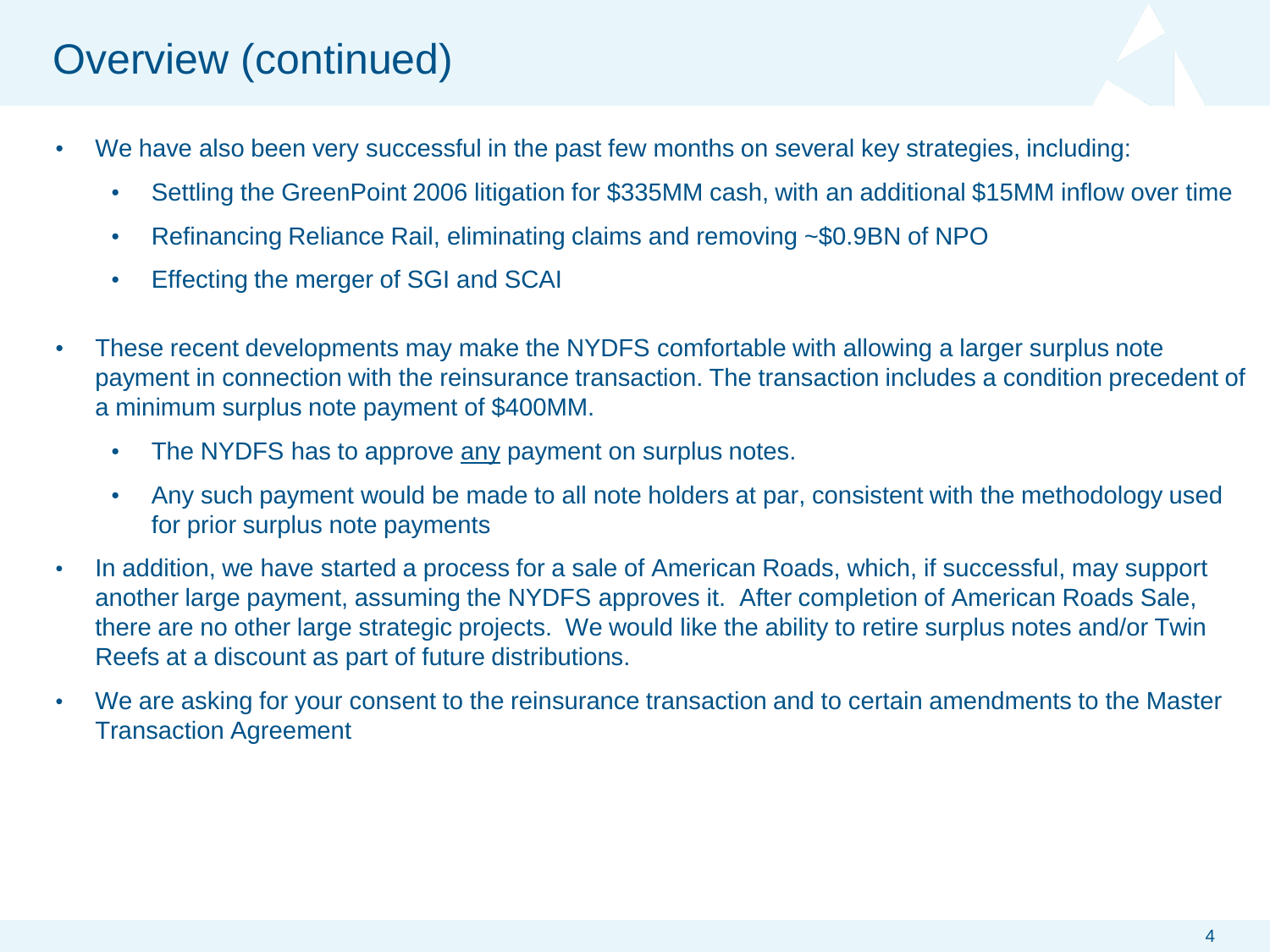## Reinsurance Transaction with Assured

| <b>Reinsurer</b>                                     | Assured Guaranty Corp. ("AGC"; Maryland domiciled)<br>$\bullet$                                                                                                                                           |
|------------------------------------------------------|-----------------------------------------------------------------------------------------------------------------------------------------------------------------------------------------------------------|
| <b>Type of Reinsurance</b>                           | Generally 100% quota share (no cut through)                                                                                                                                                               |
| <b>Reinsured NPO</b>                                 | \$13.5bn as of Q4 2017 (91% of portfolio, 99% of policyholders)<br>$\bullet$                                                                                                                              |
| <b>Reinsurance Premium</b><br><b>Paid by Syncora</b> | \$360mm upfront and future installment premium on reinsured NPO<br>$\bullet$                                                                                                                              |
| <b>Other Requirements</b>                            | Condition of closing is approval of minimum surplus note payment of \$400 MM<br>$\bullet$<br>Certain third-party consents (including swap counterparties and surplus noteholders)<br>$\bullet$            |
| <b>Administrative Services</b><br><b>Agreement</b>   | Assured to provide select administrative services with respect to re-insured policies<br>$\bullet$                                                                                                        |
| <b>Retained Risk</b>                                 | \$1.2bn as of 12/31/2017<br>$\bullet$<br>SGI has the option to cede certain debt service reserve fund surety and interest rate swap policies for an<br>$\bullet$<br>immaterial additional premium payment |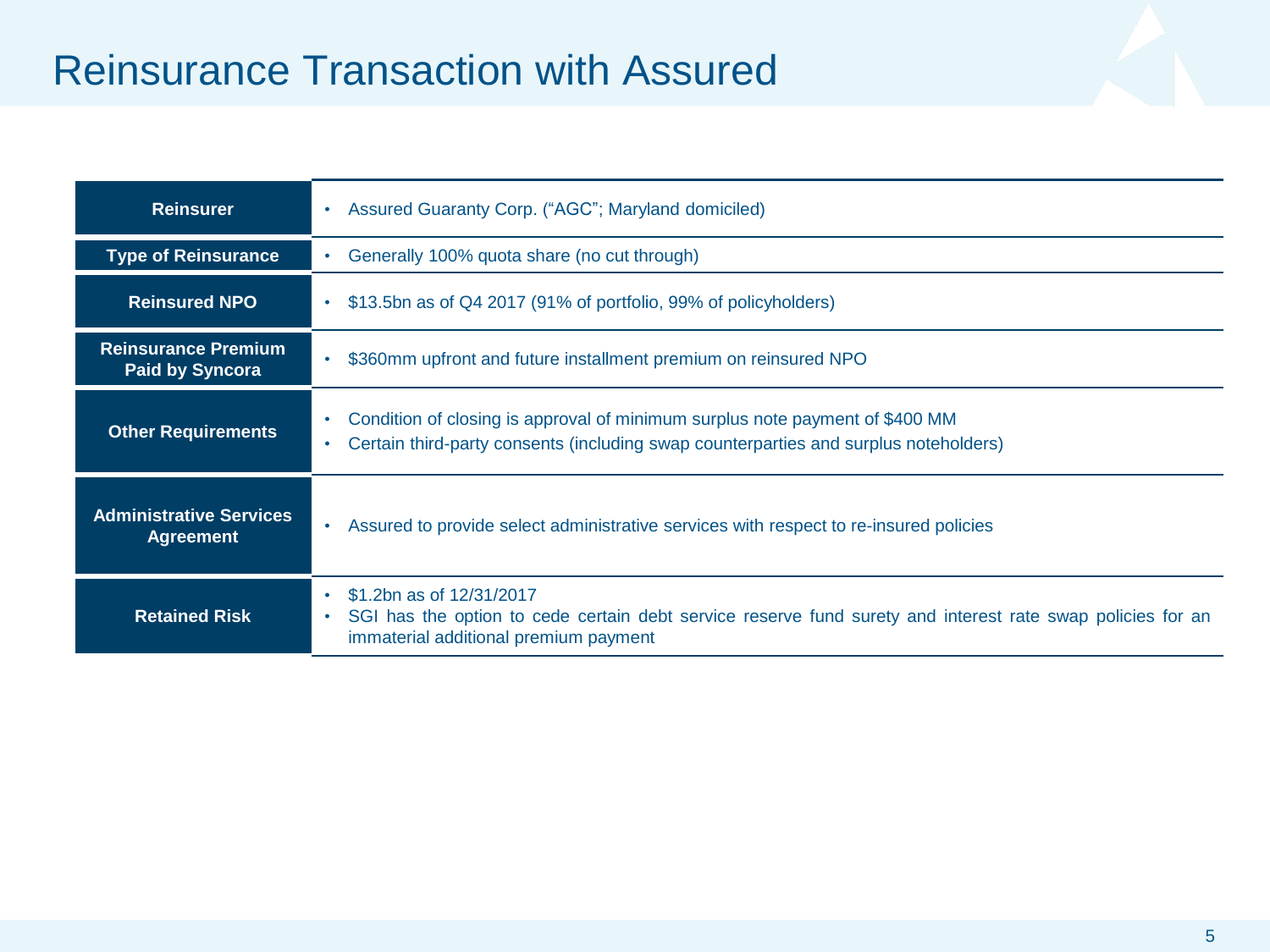### Benefits of Reinsurance

### • **Surplus Noteholders**

- Expected to increase Surplus Note payments and accelerate repayment vs. run-off\*
- Transaction significantly de-risks Syncora and leaves Syncora in a superior financial position relative to run-off
- Equity holders are also expected to benefit from this transaction

### • **Company and Other Stakeholders**

- Results in an accelerated reduction to operating expenses and ultimately lower run-rate operating expense level than could otherwise be achieved under run-off
- Provides liquidity benefits to Syncora
- Reinsurance structure avoids impairment of NOLs which remain available to reduce SGI's future tax **liabilities**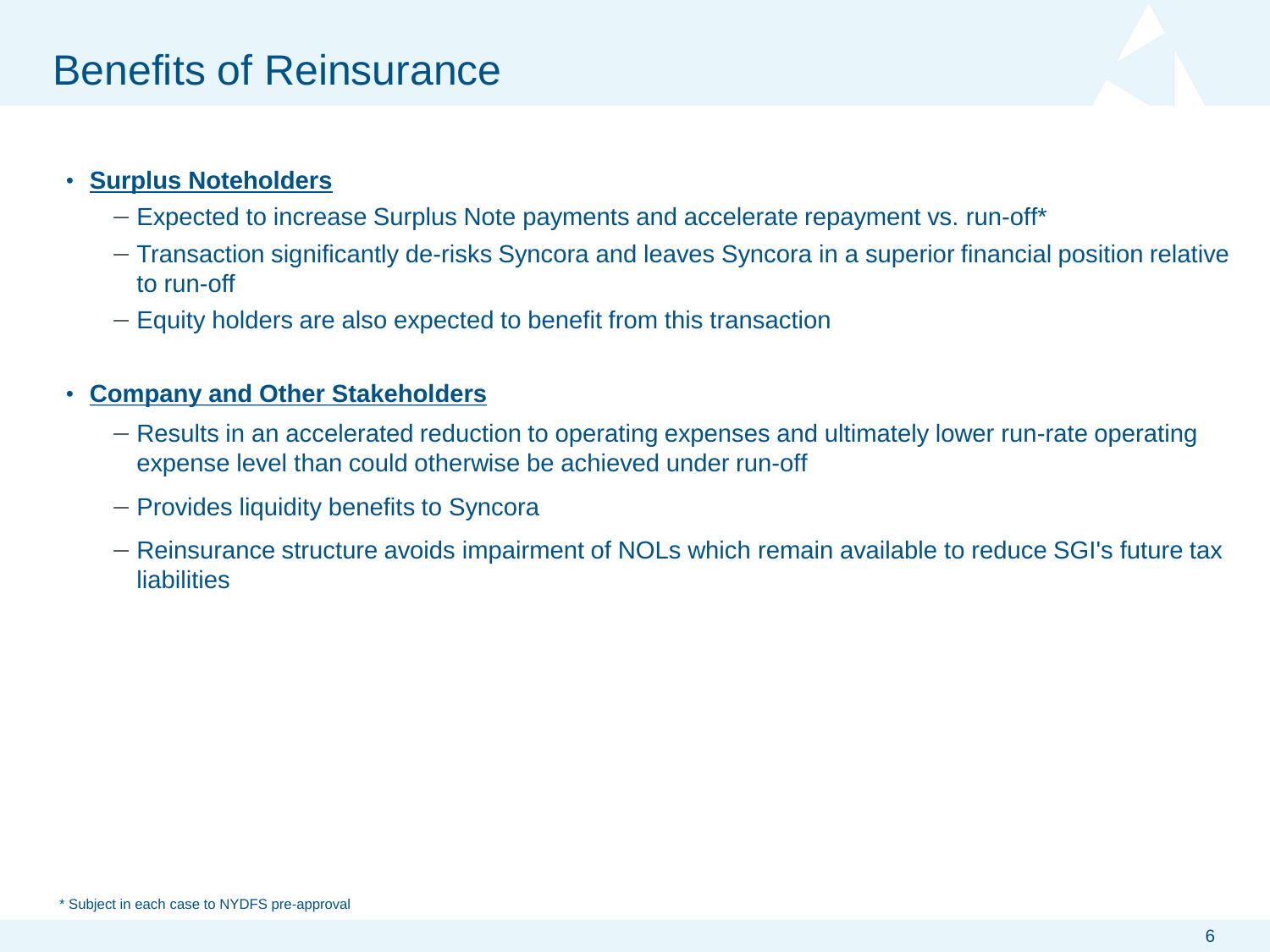### Financial Effect on Syncora

|                                                | <b>CURRENT COMBINED</b><br>(SGI+SCAI; 12/31/17) | <b>PRO FORMA REINSURANCE 1</b> | <b>KEY BENEFITS</b>                                                                                                                 |
|------------------------------------------------|-------------------------------------------------|--------------------------------|-------------------------------------------------------------------------------------------------------------------------------------|
| <b>NPO</b>                                     | \$14,839                                        | \$1,223                        | $\checkmark$ \$989MM at risk not including<br>unreserved PR exposure (i.e.<br>performing credits with no loss<br>reserve/(salvage)) |
| <b>NPO/Total Liquidity</b>                     | 12.5x                                           | 2.9x                           | $\checkmark$ Reduced total leverage                                                                                                 |
| <b>BIG NPO/Total</b><br>Liquidity <sup>2</sup> | 1.0x                                            | 1.5x                           | $\checkmark$ Reduced BIG leverage                                                                                                   |
| <b>Total Liquidity 3</b>                       | \$1,183.9                                       | \$419.7                        | $\checkmark$ Significantly lower tail risk,<br>reducing liquidity needs                                                             |
| <b>Policyholders'</b><br>Surplus <sup>4</sup>  | \$1,317.6                                       | \$886.7                        | $\checkmark$ Stable surplus (cash payout<br>offset by reductions in reserves)                                                       |

#### Note:

- 1. Post-transaction, post-merger as of 12/31/17; excludes the cash receipt of \$335 million on January 16, 2018 as a result of the settled dispute with GreenPoint Mortgage Funding, Inc.
- 2. Below Investment Grade ("BIG") credits are by internal rating.
- 3. 'Total Liquidity' excludes UCFs, remediation bonds and other invested assets (including derivatives).
- 4. Post-transaction, assumes a \$400.0 million payment of principal and accrued interest on SGI's surplus notes (which is subject to the approval of the NYDFS and is a closing condition to the reinsurance transaction), and that SGI receives a permitted practice from the NYDFS to recognize the release of contingency reserves.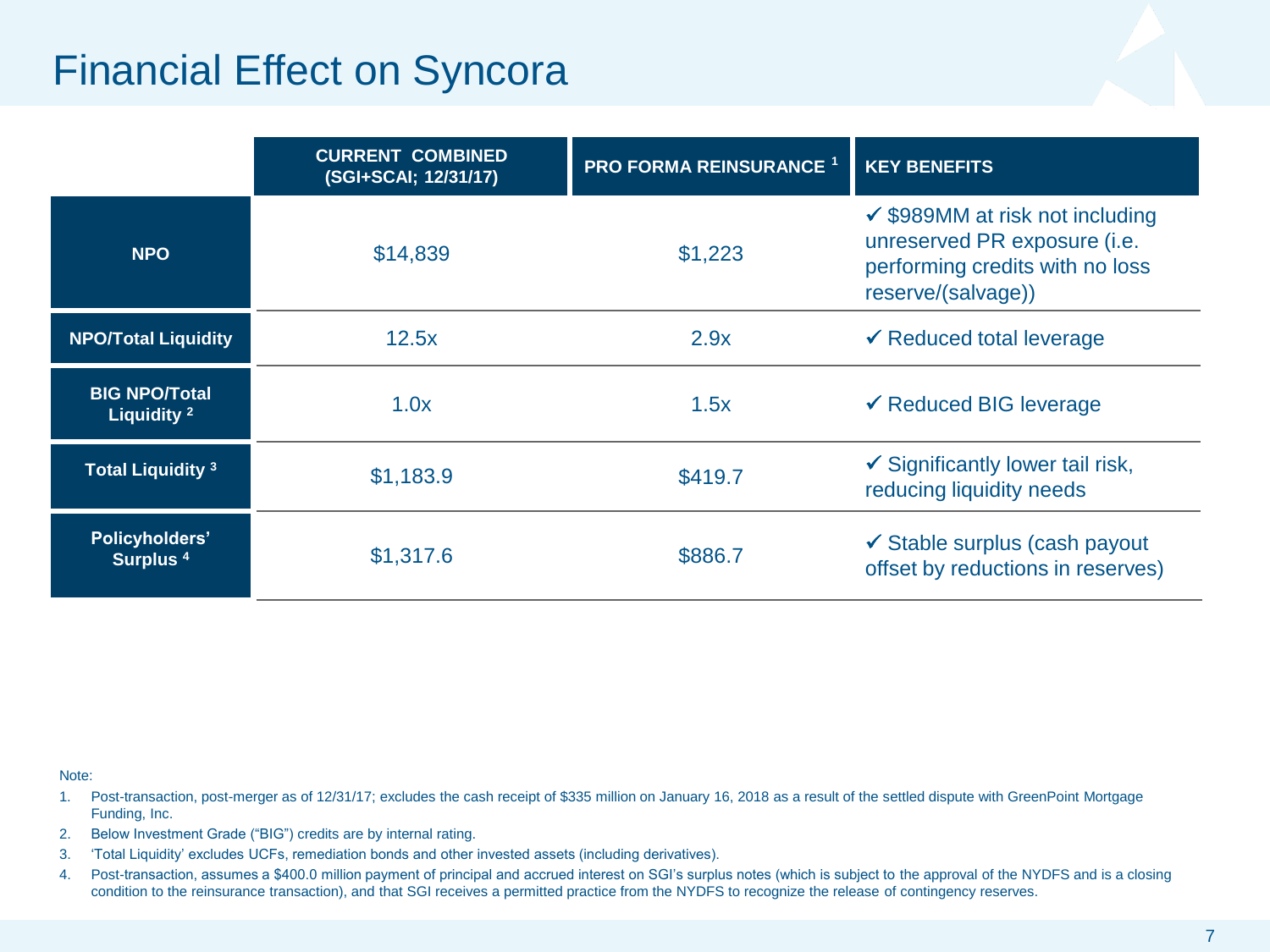### Overview of Retained Portfolio

• Most of the retained credits excluded (by number of credits) were at the request of Syncora, consisting of credits with salvage/recoveries, policies we anticipate will be refunded and Puerto Rico for various reasons (e.g. mostly in salvage position after July 1st payments; cost inefficiencies of reinsurance)

|                                                                   | <b>Net Par</b> |               |                 |                                   |
|-------------------------------------------------------------------|----------------|---------------|-----------------|-----------------------------------|
|                                                                   | Outstanding    | <b>Credit</b> | <b>Maturity</b> |                                   |
| <b>Retained Credits</b>                                           | (5000s)        | Rating        | (Years)         | <b>Comments</b>                   |
| PFI/PPP Availability - Public Buildings, Hospitals, Schools       | 270            | bb            | 15.7            |                                   |
| Puerto Rico exposures (including PREPA and GOs)                   | 220            | d             | 6.5             | Appropriately reserved            |
| Military Housing Bonds (pre-insured)                              | 147            | bbb-          | 21.1            | Pre-insured                       |
| Sub Sovereign State, Region                                       | 137            | bbb-          | 17.9            |                                   |
| Toll Roads (International Public) $>$ = 5 years operating history | 120            | bbb-          | 6.7             |                                   |
| Arkansas River Power Authority, CO -- Electric Revenue Bonds      | 106            | bb-           | 17.1            |                                   |
| Power & Gas - International                                       | 100            | $a+$          | 6.8             |                                   |
| City of Syracuse Industrial Development Agency                    | 94             | bbb-          | 6.3             |                                   |
| Tulare Local Health Care District, CA                             | 15             | b             | 14.3            |                                   |
| RMBS exposures (12 separate credits)                              | 8              | $b-$          | 0.9             | 8 credits \$0 par; all in salvage |
| Detroit (City of), MI                                             | 3              | d             | 2.9             | Fully reserved                    |
| <b>Collaterized Debt Obligation</b>                               | 2              | C             | 19.9            | Fully reserved                    |

|                                                                   | <b>Net Par</b> |        |                 |
|-------------------------------------------------------------------|----------------|--------|-----------------|
|                                                                   | Outstanding    | Credit | <b>Maturity</b> |
| Option to Cede (with par; also option on other zero par policies) | (5000s)        | Rating | (Years)         |
| City of Houston, TX -- Water/Sewer Bonds                          | 38             | aa-    | 15.9            |
| Port of Portland, OR -- Airport Revenue Bonds                     | 18             | aa-    | 8.5             |
| JEA, FL Water and Sewer (Senior Lien)                             | 9              | aa     | 16.0            |
| Port of Tacoma, WA -- Port Revenue Bonds (Subordinated Lien)      |                | a+     | 11.1            |
|                                                                   |                |        |                 |
|                                                                   |                |        |                 |

In addition, SGI has the option to cede certain debt service reserve fund surety and interest rate swap policies that have zero net par outstanding for an immaterial additional premium payment.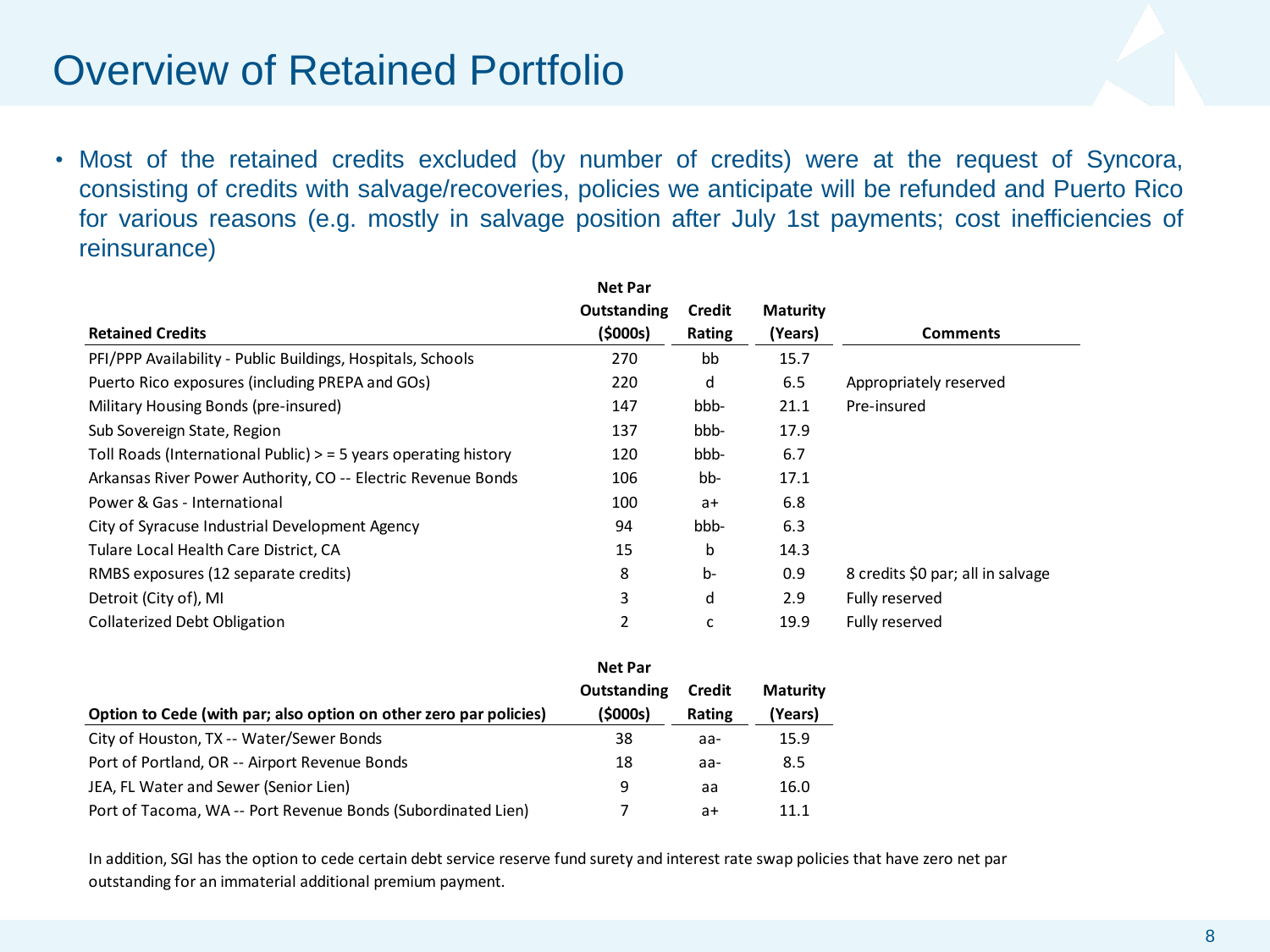### Pro Forma Balance Sheet

**Syncora Guarantee Inc. Pro Forma Balance Sheet December 31, 2017 Statutory Basis**

|                                                   | <b>Actual</b>   | <b>Reinsurance</b> | <b>Surplus Note</b> | Pro Forma (3)<br>12/31/2017 |  |
|---------------------------------------------------|-----------------|--------------------|---------------------|-----------------------------|--|
| (Dollars in thousands)                            | 12/31/2017      | <b>Adjustments</b> | <b>Payment</b>      |                             |  |
| <b>Admitted Assets</b>                            |                 |                    |                     |                             |  |
| Bonds, at amortized cost                          | \$<br>873,534   | \$<br>(69, 252)    | \$<br>(400,000)     | \$<br>404,282               |  |
| Preferred stocks                                  | 17,768          |                    |                     | 17,768                      |  |
| Common stocks                                     | 59,217          |                    |                     | 59,217                      |  |
| Cash, cash equivalents and short-term investments | 309,935         | (294, 935)         |                     | 15,000                      |  |
| Derivatives                                       | 348             |                    |                     | 348                         |  |
| Other invested assets                             | 28,926          |                    |                     | 28,926                      |  |
| Total cash and invested assets                    | 1,289,728       | (364, 187)         | (400,000)           | 525,541                     |  |
| Premiums receivable                               | 1,648           |                    |                     | 1,648                       |  |
| Accrued investment income                         | 6,485           |                    |                     | 6,485                       |  |
| Other assets                                      | 4,232           |                    |                     | 4,232                       |  |
| Total admitted assets                             | 1,302,093<br>\$ | \$<br>(364, 187)   | \$<br>(400,000)     | \$<br>537,906               |  |
| <b>Liabilities and Capital and Surplus</b>        |                 |                    |                     |                             |  |
| Liabilities                                       |                 |                    |                     |                             |  |
| Unearned premium revenue, net                     | \$<br>181,077   | \$<br>(154, 477)   |                     | \$<br>26.600                |  |
| Unpaid losses and loss adjustment expenses        | (263,748)       | (136, 142)         |                     | (399, 890)                  |  |
| Mandatory contingency reserve (1)                 | 47,624          | (42, 624)          |                     | 5,000                       |  |
| Payables to parent and affiliates                 | 10,343          |                    |                     | 10,343                      |  |
| Payable for securities                            | 5,247           |                    |                     | 5,247                       |  |
| Other liabilities                                 | 3,926           |                    |                     | 3,926                       |  |
| <b>Total liabilities</b>                          | (15, 531)       | (333, 243)         |                     | (348, 774)                  |  |
| Capital and surplus                               |                 |                    |                     |                             |  |
| Common stock                                      | 15,000          |                    |                     | 15,000                      |  |
| Preferred stock                                   | 200,000         |                    |                     | 200,000                     |  |
| Surplus notes (2)                                 | 548,506         |                    | (222,964)           | 325,542                     |  |
| Accumulated surplus                               | 554,118         | (30, 944)          | (177, 036)          | 346,138                     |  |
| Total capital and surplus                         | 1,317,624       | (30, 944)          | (400,000)           | 886,680                     |  |
| Total liabilities and capital and surplus         | \$<br>1,302,093 | \$<br>(364, 187)   | \$<br>(400,000)     | \$<br>537,906               |  |

(1) Reflects the submission of permitted practice to release contingency reserves, which remains subject to the approval of the New York Department of Financial Services ("NYDFS"). (2) Pro forma reflects a \$400 million payment of principal and accrued interest on SGI's surplus notes which is subject to the approval of the NYDFS and is a closing condition to the Reinsurance Agreement. (3) Pro forma balance sheet reflects "Run-off" reinsurance accounting treatment under statutory accounting principles which requires the approval of the NYDFS and Assured Guaranty Corp.'s regulator.